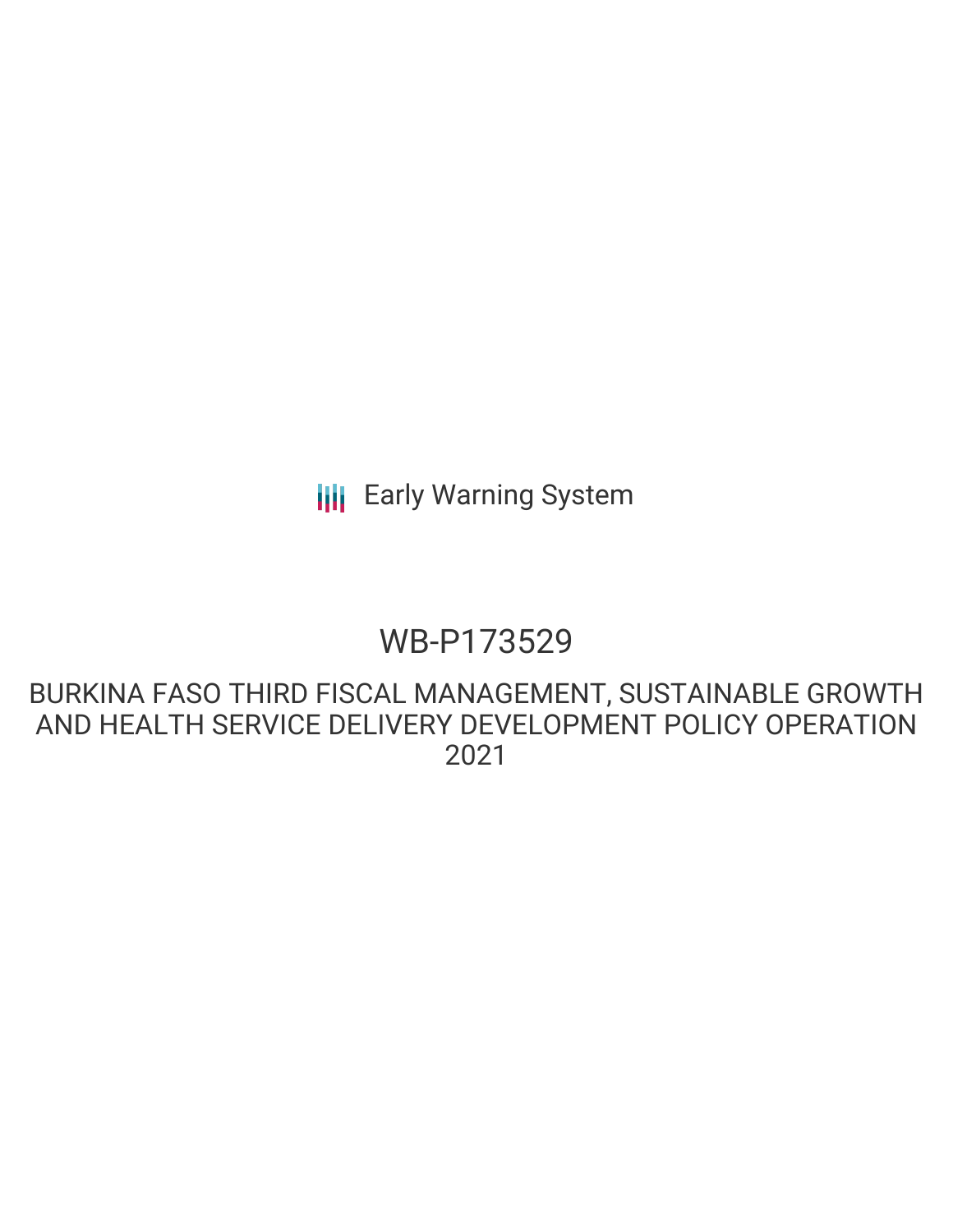

# Early Warning System

BURKINA FASO THIRD FISCAL MANAGEMENT, SUSTAINABLE GROWTH AND HEALTH SERVICE DELIVERY DEVELOPMENT POLICY OPERATION 2021

#### **Quick Facts**

| <b>Countries</b>               | Burkina Faso                                     |
|--------------------------------|--------------------------------------------------|
| <b>Financial Institutions</b>  | World Bank (WB)                                  |
| <b>Status</b>                  | Proposed                                         |
| <b>Bank Risk Rating</b>        | U                                                |
| <b>Borrower</b>                | Government of Burkina Faso                       |
| <b>Sectors</b>                 | Education and Health, Law and Government, Mining |
| <b>Investment Amount (USD)</b> | \$50.00 million                                  |
| <b>Project Cost (USD)</b>      | $$50.00$ million                                 |

WB-P173529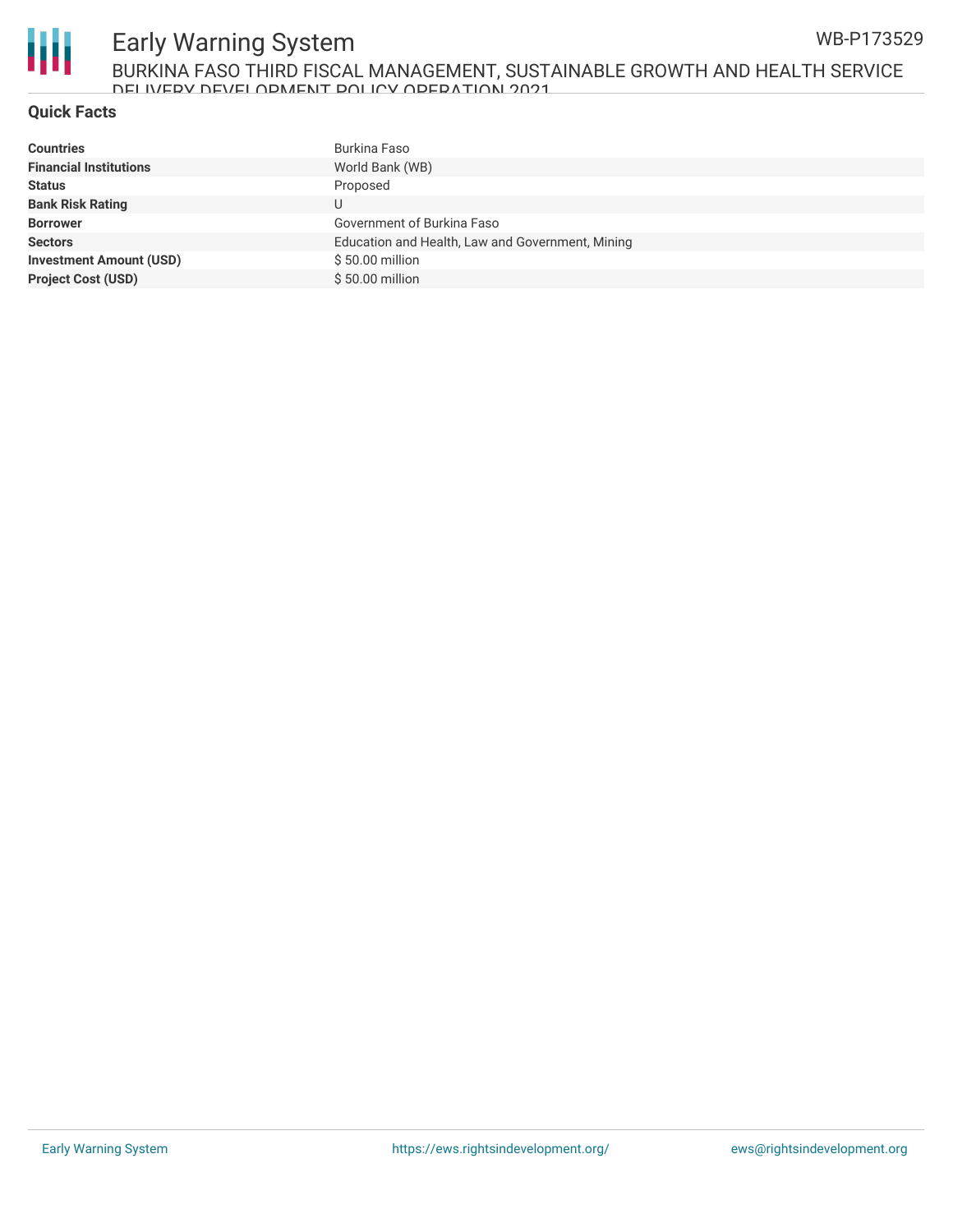



#### Early Warning System BURKINA FASO THIRD FISCAL MANAGEMENT, SUSTAINABLE GROWTH AND HEALTH SERVICE DELIVERY DEVELOPMENT POLICY OPERATION 2021

#### **Project Description**

The Program Development Objective (PDO) is to support the Government's efforts to: (i) strengthen fiscal management; (ii) improve natural resources management and raise mining and livestock productivity; and (iii) improve health service delivery.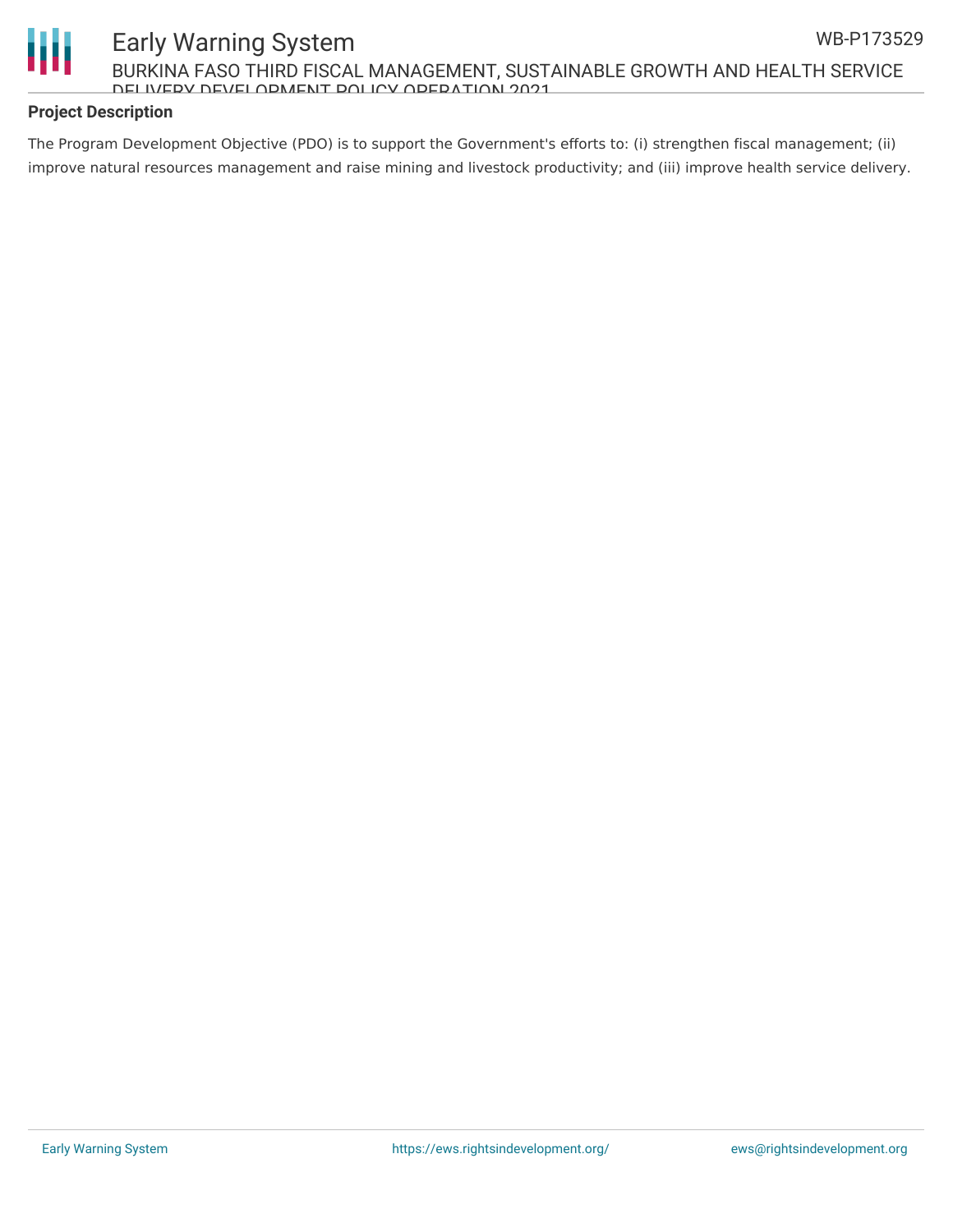#### **Investment Description**

World Bank (WB)

No investment type available at the time of the snapshot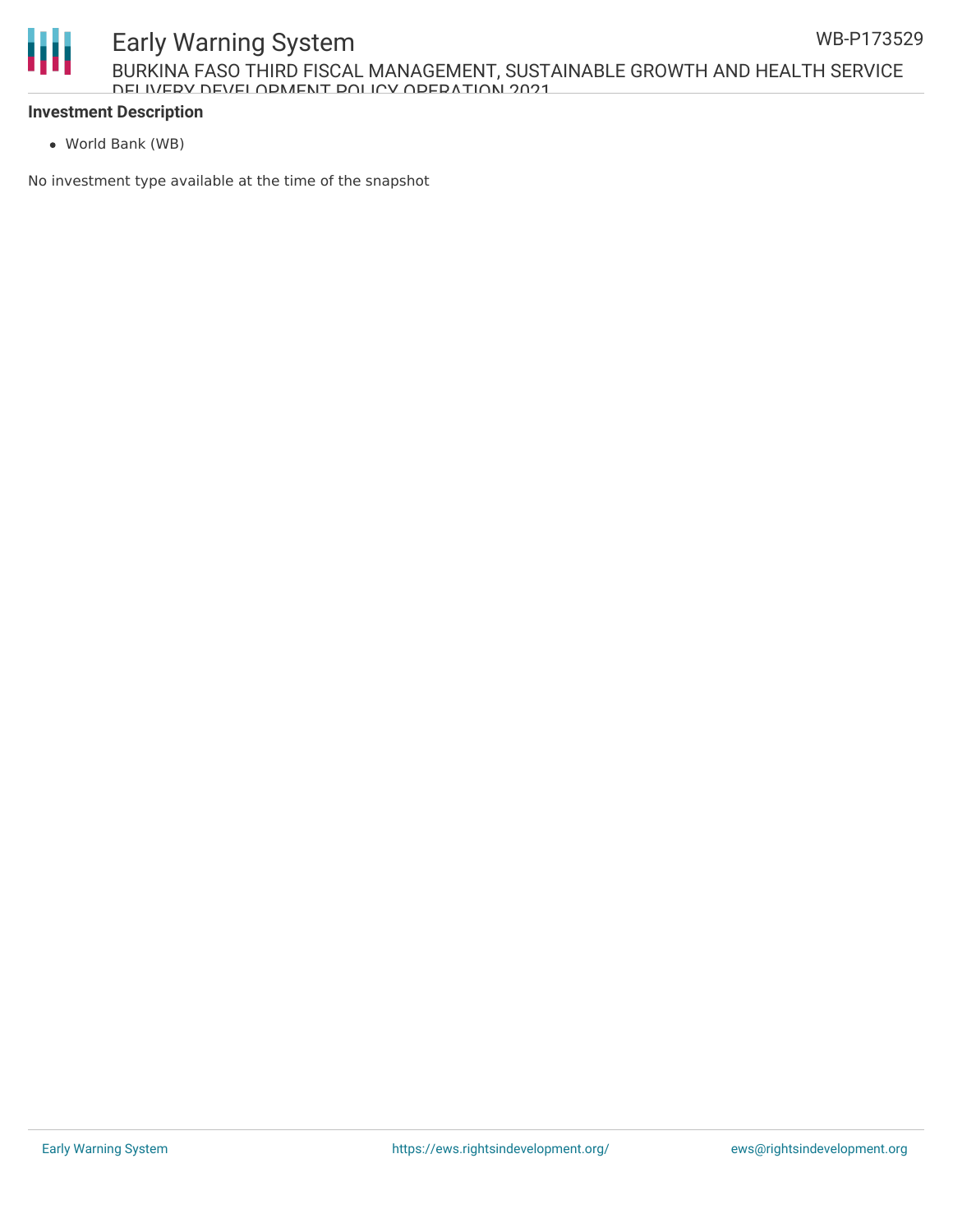#### **Contact Information**

#### ACCESS TO INFORMATION

To submit an information request for project information, you will have to create an account to access the Access to Information request form. You can learn more about this process at: https://www.worldbank.org/en/access-toinformation/request-submission

#### ACCOUNTABILITY MECHANISM OF THE WORLD BANK

The World Bank Inspection Panel is the independent complaint mechanism and fact-finding body for people who believe they are likely to be, or have been, adversely affected by a World Bank-financed project. If you submit a complaint to the Inspection Panel, they may investigate to assess whether the World Bank is following its own policies and procedures for preventing harm to people or the environment. You can contact the Inspection Panel or submit a complaint by emailing ipanel@worldbank.org. Information on how to file a complaint and a complaint request form are available at: https://www.inspectionpanel.org/how-tofile-complaint